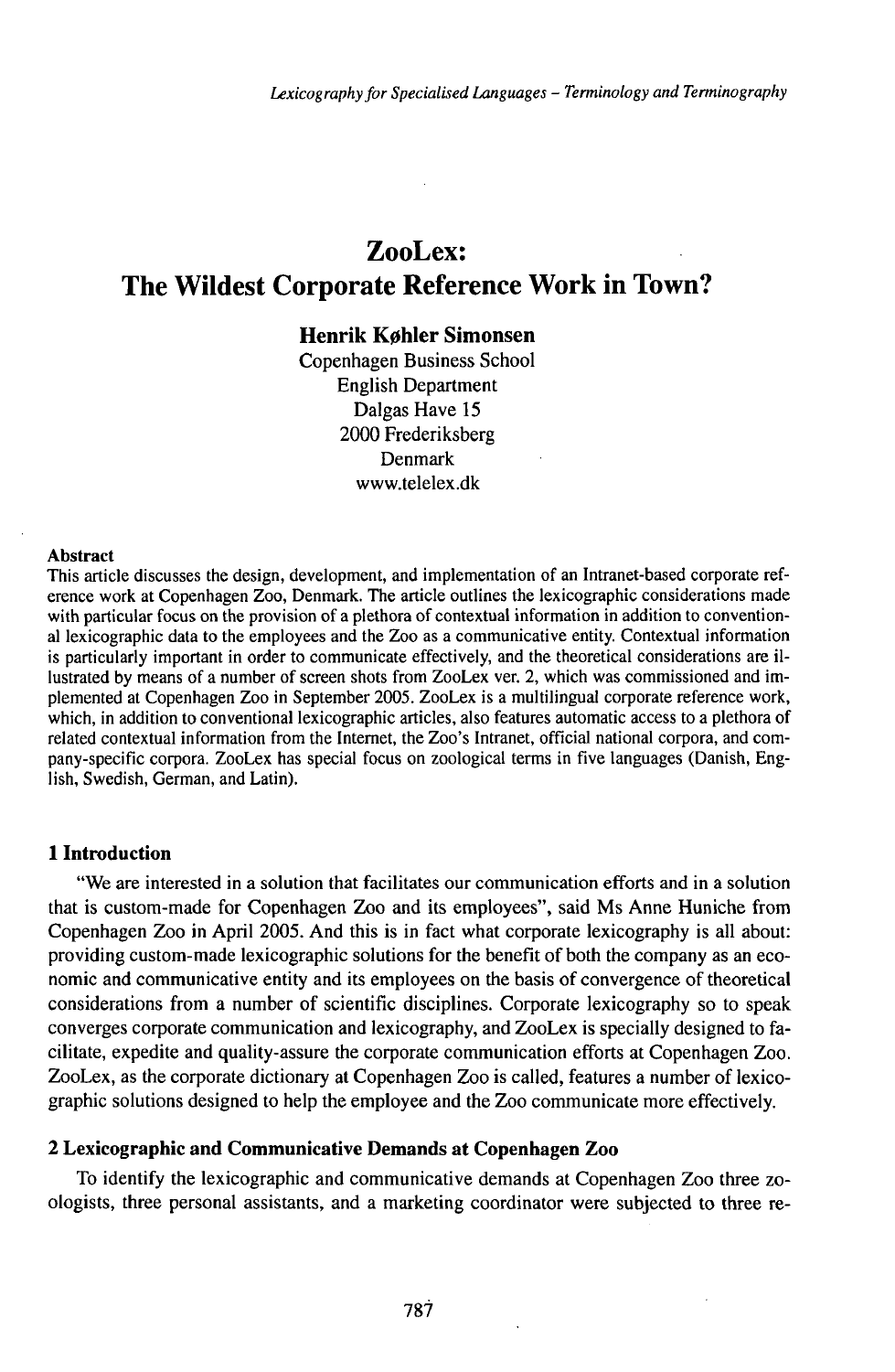search interviews, which according to Kvale (1997) may best be described as semi-structured, qualitative open research interviews. The interviews, the lexicographic user profile, and the organizational analysis made it possible to identify the following lexicographic and communicative demands.

First, ZooLex was to facilitate and expedite the lexicographic functions L2 production and Ll-L2 translation, which are the two prioritized lexicographic functions in ZooLex (cf. also Tarp 1995 for a detailed discussion of lexicographic functions).

Second, ZooLex was to facilitate the corporate functions lexicographic knowledge creation, lexicographic knowledge transfer, lexicographic knowledge management, and lexicographic quality assurance (cf. Simonsen 2005 for a discussion of communicative functions in lexicographic artefacts in companies).

In other words, ZooLex was to facilitate the production and translation of a number of prioritized text types, for example scientific reports, press releases, web texts and annual reports.

#### **3 Theoretical Basis**

After having identified the lexicographic and communicative demands it was time to develop the theoretical models upon which major parts of ZooLex were designed and developed.

It was clear right from the start that conventional lexicographic considerations did not suffice, because Copenhagen Zoo was interested in a system that facilitates corporate communication as a whole. Consequently, I quickly decided that ZooLex was to include all conventional lexicographic data types, but in addition to that, I also decided that it should feature additional contextual information in order to effectively support corporate communication efforts.

Consequently, the following theoretical model was developed in order to ensure that the complex of lexicographic and communicative demands was met. As will appear from Figure <sup>1</sup> below, the overriding consideration was to converge a number of different data types in order to support the communicator at Copenhagen Zoo, cf. also Simonsen (2005), which discusses a holistic combination of corporate communication and corporate lexicography. The theoretical model for the convergence of contextual information and lexicographic data could be illustrated as follows: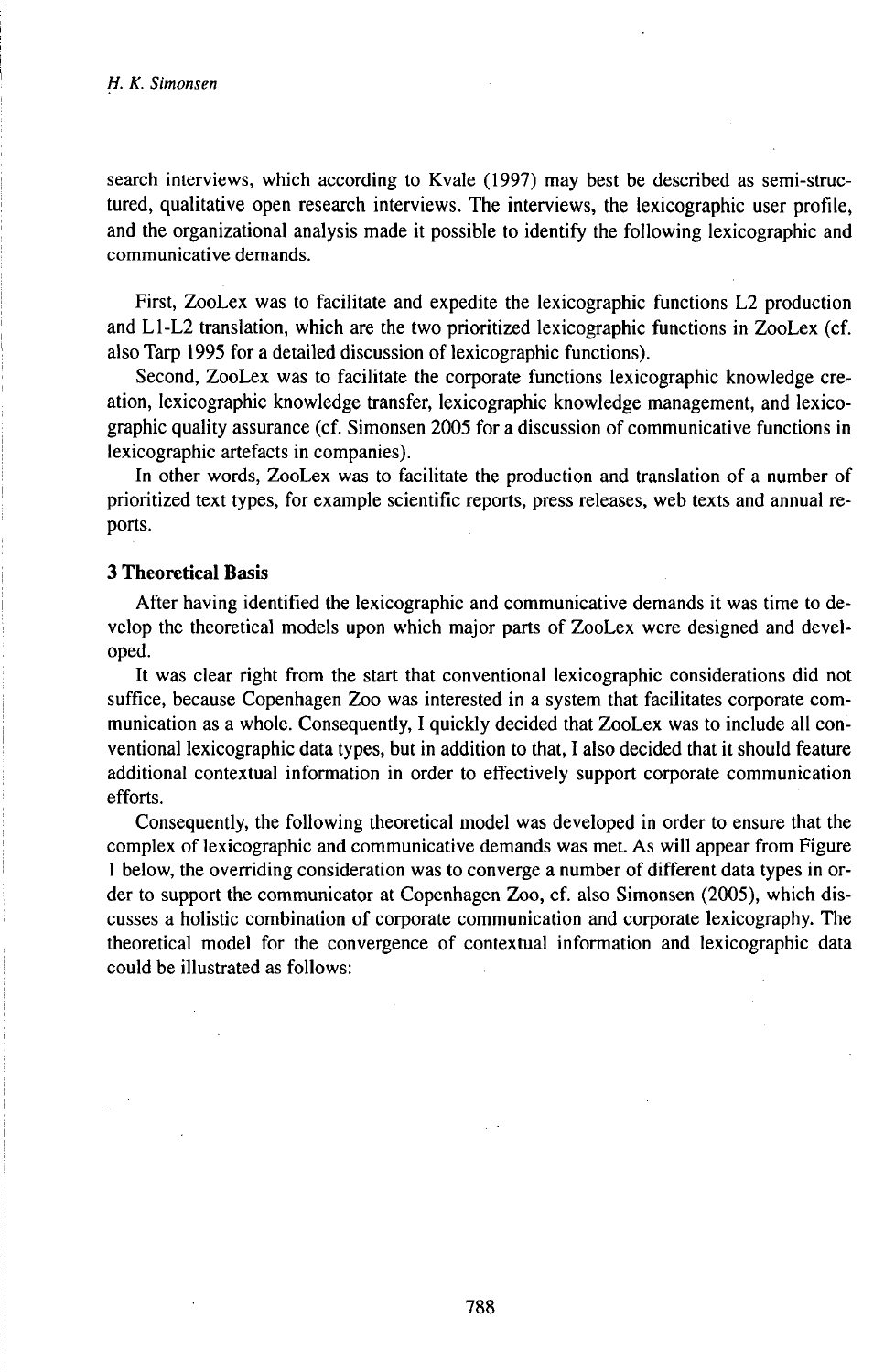

Figure 1. Convergence of Lexicographic Article and Contextual Information

Figure <sup>1</sup> above shows that contextual data are retrieved from Internet searches, from searches on the Copenhagen Zoo Intranet, from searches in two national corpora, and from searches in two specially-compiled Zoo corpora. Figure <sup>1</sup> also shows how a lexicographic article can be converged with other types of data for the benefit of the employees and Copenhagen Zoo as a communicative entity.

#### **4 Presentation and discussion of ZooLex**

So what is ZooLex? Lexicographically, ZooLex can be characterized as an Intranet-based corporate reference work. ZooLex is a polyfunctional reference work and focuses on zoological terms in five languages and is designed with a number of lexicographic and communicative functions in mind (cf. also Tarp 1995 for a discussion of lexicographic functions).

Technically, ZooLex is based on a relational database and a large number of dynamic ASP pages. ZooLex has a modular design with two modules. ZooLexEditor is the input module, which enables the corporate editors to create, edit, and delete lexicographic articles in ZooLex on a real-time basis. ZooLexEditor is based on semi-automatic entry of data on the basis of dependent drop-down lists, which facilitate easy and consistent entry of lexicographic data. ZooLex is the output module, which enables the employees to access lexicographic and contextual data in a variety of ways; however for the purpose of this article only the Danish-English search result window featuring the eight contextual search paths will be discussed. However, ZooLex naturally also includes additional functionalities such as an English-Danish search facility, a trilingual taxonomy-based search facility, and a feedback form to support user involvement (cf. Simonsen 2002, which discusses the principles "Active user involvement" and "Lexicographic democracy").

On the basis of this introductory presentation of ZooLex, it is now time to take a look at ZooLex and at a typical search operation. Figures 2 and 3 below are screen dumps of the Danish-English Search Window and the Danish-English Search Result Window, respectively.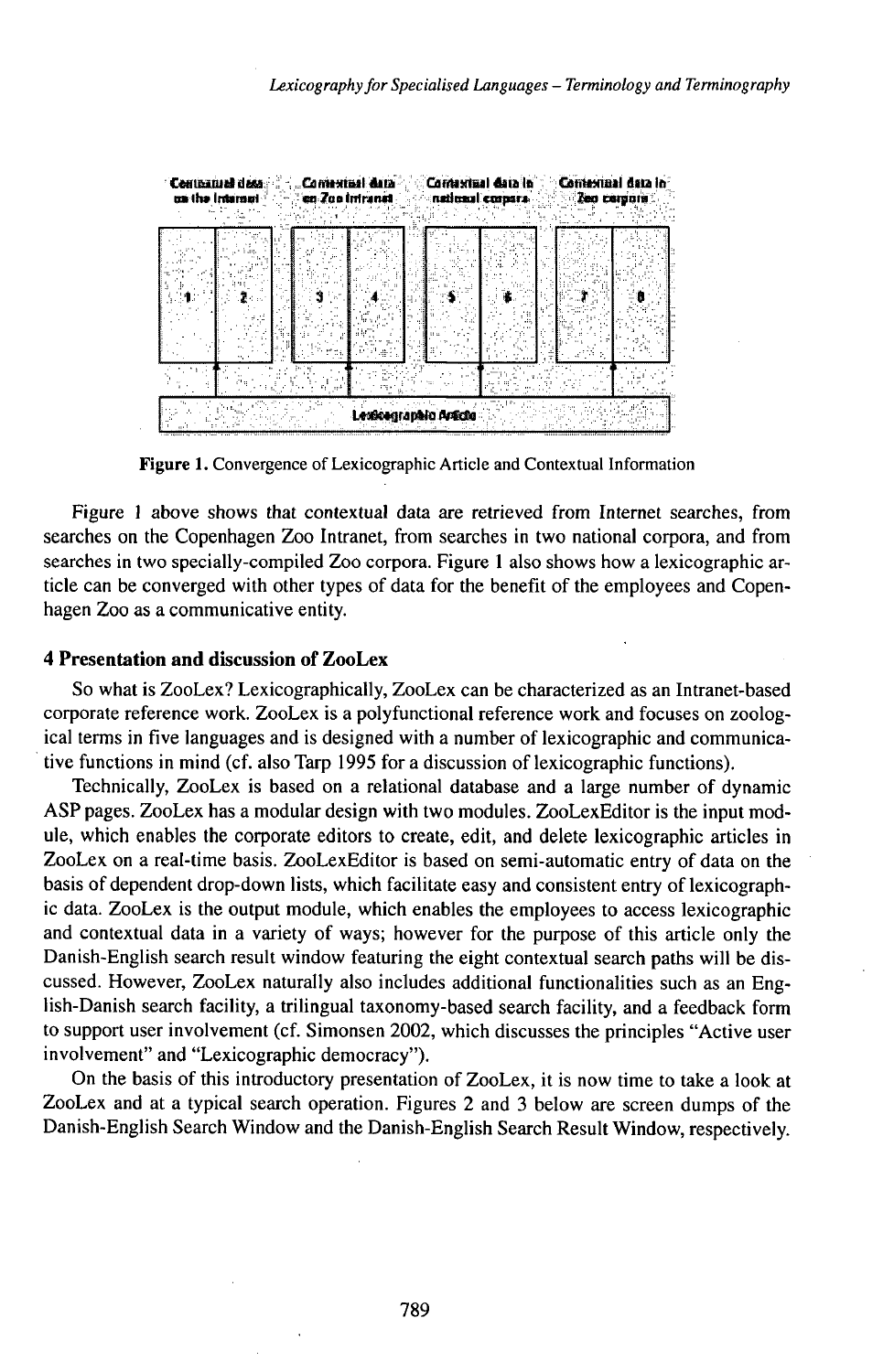



Figure 2. Danish-English Search Windo Figure 3. Danish-English Search Result Window

Once the user has typed in a search string in the search field and clicked the search button in Figure 2, the selected lexicographic data are displayed horizontally in the Danish-English Search Result Window as shown in Figure 3 above. The underlying lexicographic function supported in Figures 2 and 3 is L2 production. To support L2 production, ZooLex delivers lexicographic data relevant for L2 production such as part of speech information, morphological information, synonym(s), definition, language usage examples and information on the zoological class and order.

In addition to these conventional types of lexicographic data, ZooLex also enables the user to access a large amount of contextual data to further support the lexicographic functions and communicative functions. The idea is to supplement the static and controlled data in the relational database with dynamic, but to some extent uncontrollable data. The contextual data are provided by performing a simple search from within the actual lexicographic article. The user can perform the following searches, see also Figure <sup>1</sup> above:

1) A semi-automated search on Danish Google for lemma

2) A semi-automated search on English Google for equivalent

3) A semi-automated search on Danish Zoo server for lemma

4) A semi-automated search on English Zoo server for equivalent

5) A semi-automated search in Korpus 2000 (National Danish Corpus) for lemma

6) A semi-automated search in British National Corpus for equivalent

 $\sim$  7) A semi-automated search in Danish ZooCorp (corpus with zoological texts) for lemma

8) A semi-automated search in English ZooCorp (corpus with zoological texts) for equivalent.

The above eight searches are semi-automated searches, which are manually activated by means of a click on a hyperlink or a hyperlinked icon. ZooLex automatically inserts the lemma and equivalent, respectively, in the two search columns, cf. also Figures 4-7 below. So in addition to the conventional lexicographic data types discussed above, the ZooLex user also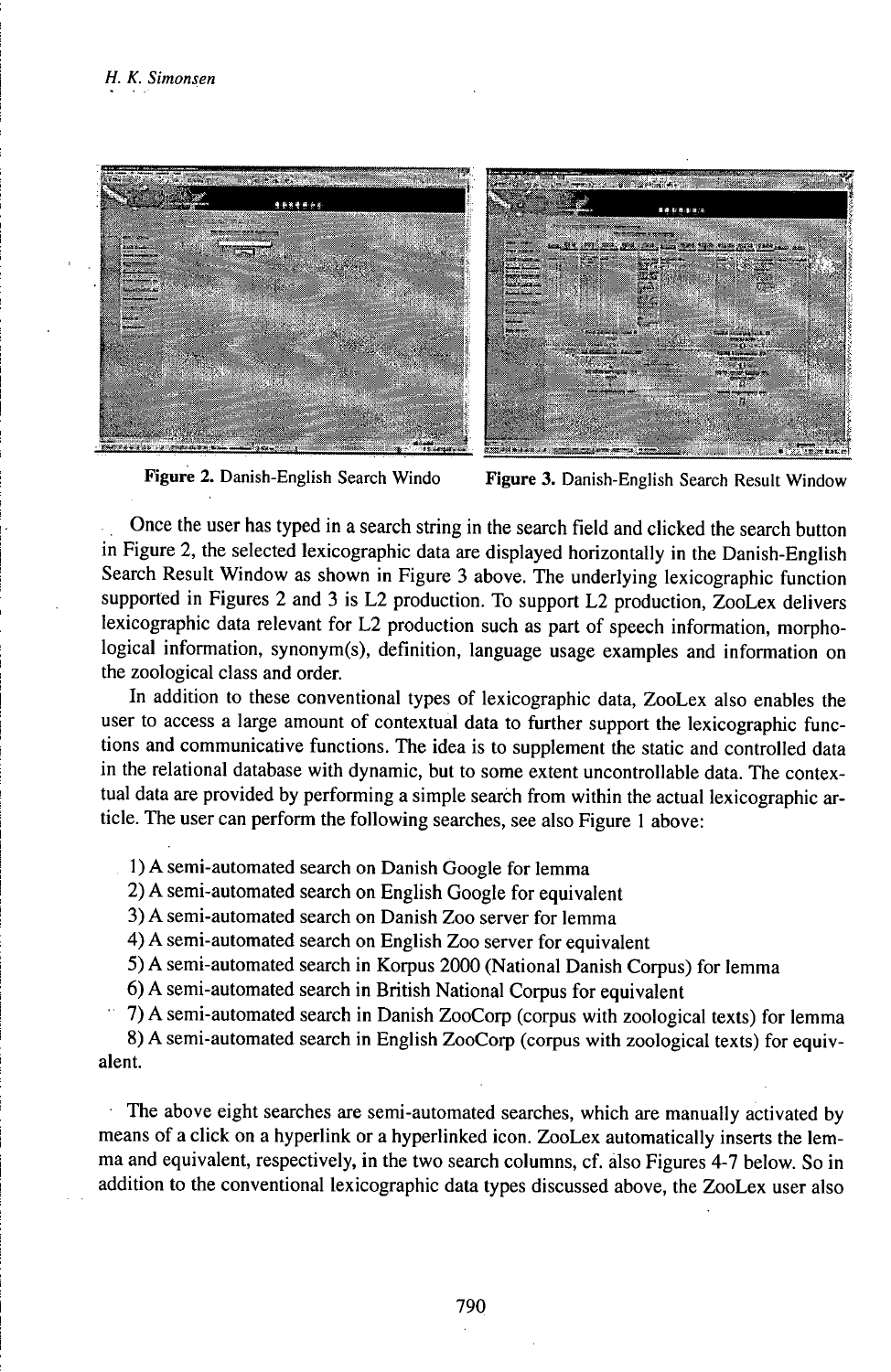has easy access to relevant documents on the Internet, occurrences in the tow national corpora, documents on the Copenhagen Zoo Intranet, and finally occurrences in the two Copenhagen Zoo-specific corpora.

In addition to these contextual searches linked to the lemma and the equivalent, ZooLex also features a universal built-in popup search function, which enables the user to click on any word or string of words in ZooLex and perform an Internet search for the highlighted search string.

The four screen dumps below illustrate how this was implemented in practice, however only options 1, 3, 5, and 7 have been discussed here.



Figure 4. Danish Google Search



Figure 5. Danish Corpus Search - Korpus 2000



Figure 6. Danish Intranet Search



Figure 7. Danish Corpus Search - Zoo Corpus

In order to further facilitate effective corporate communication, ZooLex ver. 2 is also prepared for a powerful metadata search function. The metadata search function is based on a specially developed metadata template, which uses some of the metadata categories from the Dublin Core Metadata Initiative, cf. DCMI (2005) and a large number of elements from the metadata template for use in a CMS-based lexicographic communication tool discussed in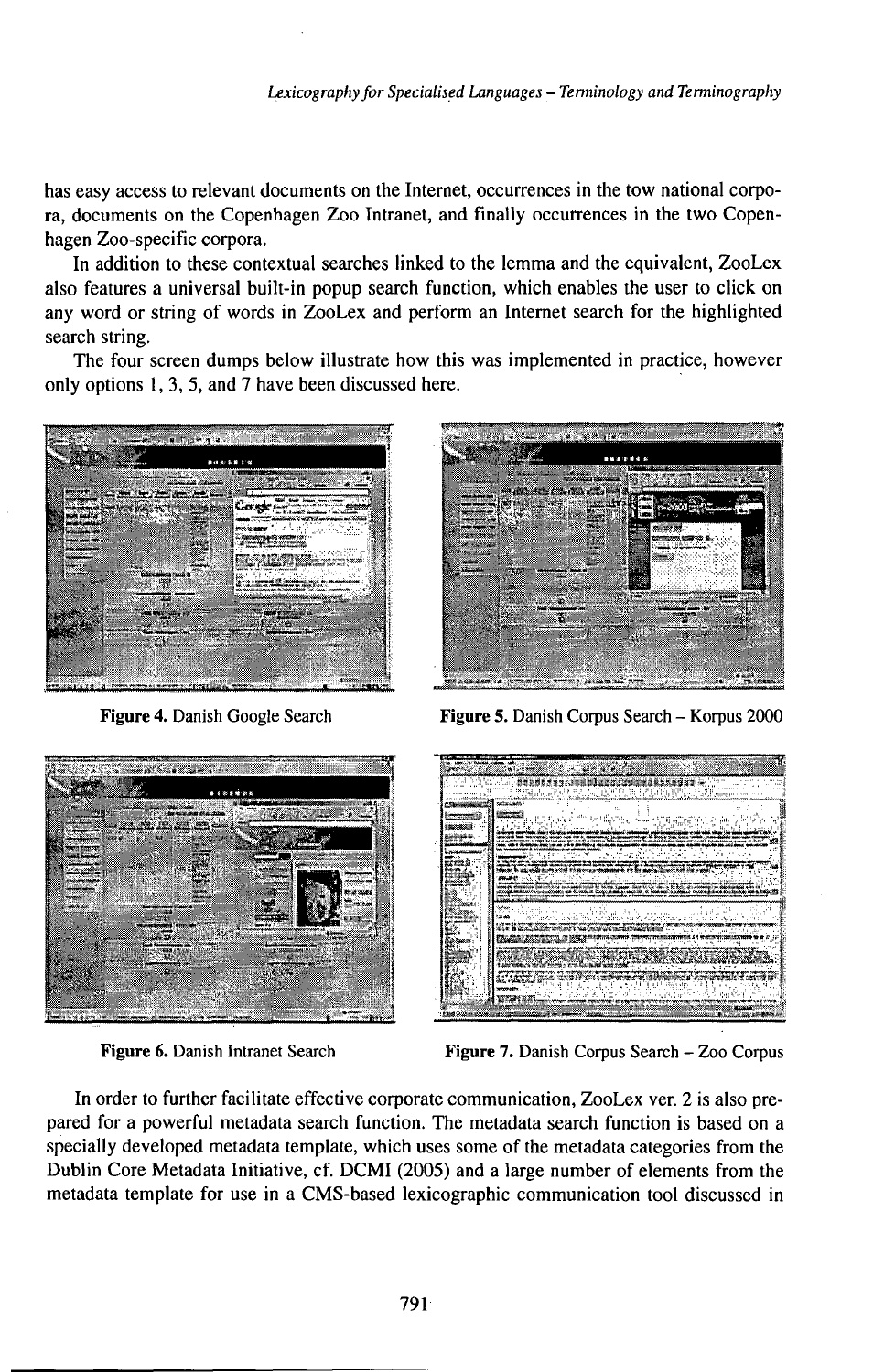Leroyer & Simonsen (2005). However, as ZooLex ver. 3 is being developed at the time of writing this contribution, the metadata search facility is still not fully functional. Further tagging of Copenhagen Zoo's documents and further IT development are required, but the metadata search function will, once fully implemented, be based on a number of dependent dropdown lists and checkboxes, which, once selected and checked by the user, will perform searches in the lexicographic database and in relevant data repositories for lexical, syntactical and documental information.

This means that the ZooLex user can search for lexicographic articles and large amounts of contextual information, on the basis of the metadata categories defined in the metadata template. If for example the ZooLex user wants to search for lexicographic articles and contextual information on the basis of text type, communication situation, life-cycle, author, etc., he selects the relevant categories in the dependent drop-down lists and checkboxes. These selections in turn trigger a powerful search for lexicographic articles and contextual information provided with the metadata keywords selected. Consequently, the total amount of content delivered by ZooLex can be used to further facilitate corporate communication. Because effective corporate communication is not only a question of lexical items.

### **5 Conclusion**

This article offered a discussion of what might be called the wildest corporate reference work in town. The article proposed a theoretical model for automatic convergence of eight different types of contextual information categories and the lexicographic data in the lexicographic article. The relevance of the theoretical model was illustrated in practice by means of screen shots from ZooLex, which showed how contextual information can be semi-automatically converged with the lexicographic article by means of searches for relevant contextual information on the Internet, on the company's Intranet, in national corpora, and in companyspecific corpora in both languages. Finally, the article also briefly discussed the theoretical blueprints of a metadata search function. Further research and development will have to show how far the theoretical considerations proposed above can be improved to design even more effective and value-adding communication support systems in companies and organizations.

#### References

- DCMI.org (2005), *Dublin Core Metadata Initiative.* Retrieved 11 November, 2005 from http://dublincore.org/.
- Kvale, S. (1997), *Interviews: An Introduction to Qualitative Research Interviewing Introduction to Qualitative Research Interviewing,* Sage Publications.
- Leroyer, P., Simonsen, H. K. (2005), 'Contexte d'utilisation, contexte de communication: la double identité du dictionnaire d'entreprises', in *Septièmes Journées scientifiques du réseau LTT: «Mots, termes et contextes»,* Brussels, 8-10 September, 2005 (In press).
- Simonsen, H. K. (2002), 'User Involvement In Corporate LSP Intranet Lexicography', in *Lexicographica - Series Maior. Proceedings ofthe Eleventh International Symposium on Lexicography,* May 2- 4, 2002 at the University of Copenhagen (Edited by Henrik Gottlieb, Jens Erik Mogensen and Arne Zettersten), pp. 489-509.
- Simonsen, H. K. (2005), 'Corporate Communication and Corporate Lexicography: A Value-Adding Combination', in *Proceedingsfrom the 7th European Convention - The Associationfor Business*